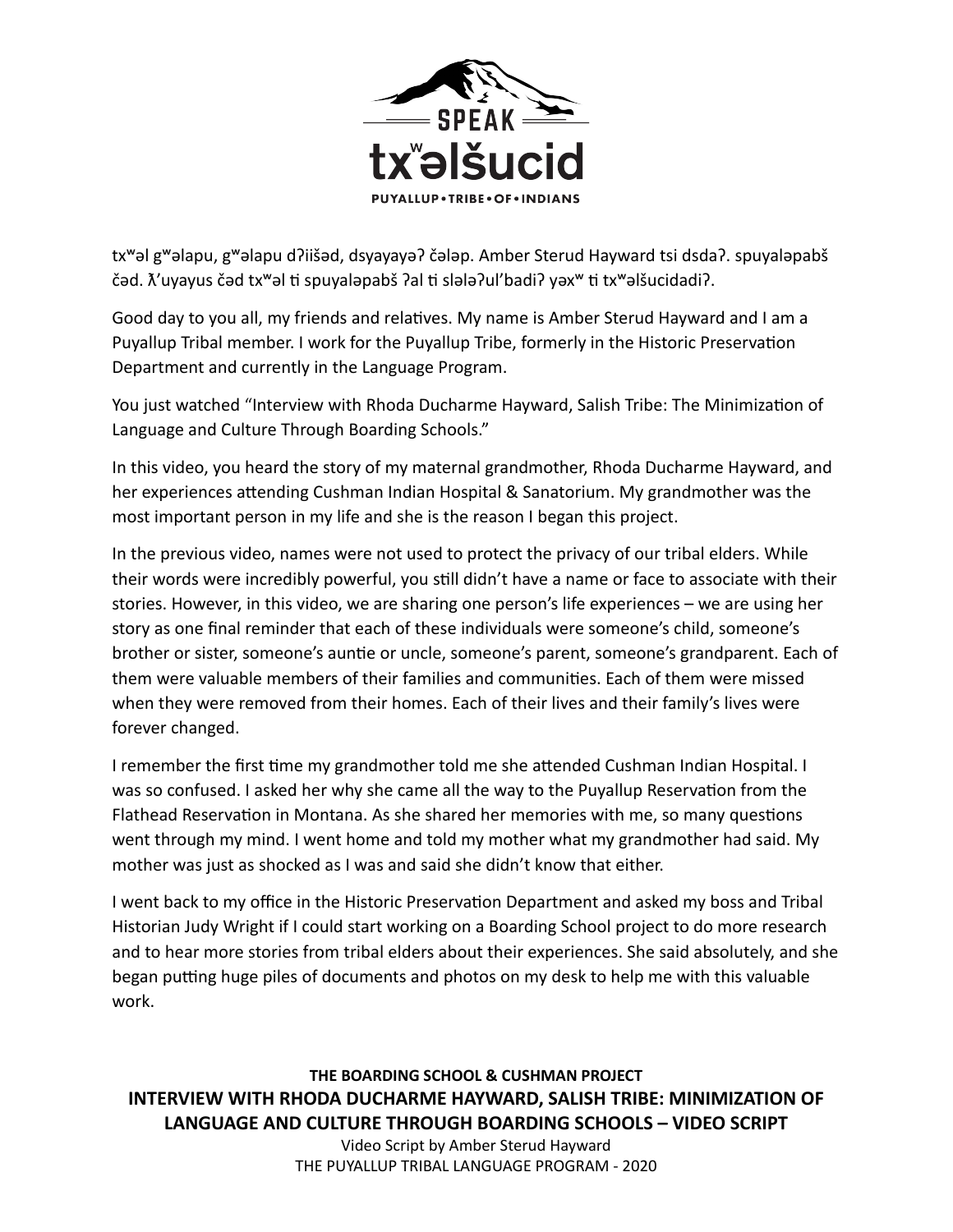

I then went back to my grandmother and asked if I could record her sharing her story about boarding schools and Cushman Hospital. I asked her why she hadn't shared this information with her own children. She said she didn't think it was important enough to share.

We continued talking and she looked at photos of the Cushman school buildings where she lived for a year and these brought up more memories. She remembered her daily routine, children's names, and doctor's and nurse's names. She remembered what it was like going back home to Montana after her one year stay at the hospital. She then went on to share about her time at the Catholic Indian Boarding School in Montana called St. Ignatius. All the children on her reservation attended that boarding school, and she remembered being verbally abused daily. She remembered that her father was brought out to Cushman Boarding school from Montana in his youth. She remembered her mother attending the Indian Boarding school in Montana. She remembered her grandmother getting shipped off to Carlisle Indian Boarding school in Pennsylvania. While my grandmother tried to stay relatively positive about the experience, we also talked about the negative intentions behind it all. She told me that what one man means for evil, Creator can turn it around for good. She said the American government meant to harm Indian people, and meant to take everything that was dear to us. But as you heard in my grandmothers own words at the end of the video, the intended results of the US government did not prevail. She got to live to see her family grow up on the Puyallup reservation. She got to see her grandchildren and great grandchildren speak their ancestral languages and practice their culture.

While my grandmother did her best to turn the harm that was meant for her into good, many others couldn't do the same. After interviewing my grandmother, I advertised far and wide across Indian country looking for elders who attended the boarding schools and hospital on the Puyallup reservation. I got phone calls, emails and had in person visits with many tribal elders who were very willing to share their stories. Because of my understanding of what my grandmother went through, I was able to use that knowledge to carefully interview the elders. Each person I spoke to could very clearly recall their experiences. There were many stories that were similar to my grandmothers. They openly shared with me, gave their consent and asked that something be done with this information.

As you recall from the previous video entitled "Stories from Students, Patients & Staff," there were stories from these elders that were very hard to hear. Some had horrible memories of their time spent on our reservation. Some had good memories and left with lifelong friends and

## **THE BOARDING SCHOOL & CUSHMAN PROJECT INTERVIEW WITH RHODA DUCHARME HAYWARD, SALISH TRIBE: MINIMIZATION OF LANGUAGE AND CULTURE THROUGH BOARDING SCHOOLS – VIDEO SCRIPT**

Video Script by Amber Sterud Hayward THE PUYALLUP TRIBAL LANGUAGE PROGRAM - 2020